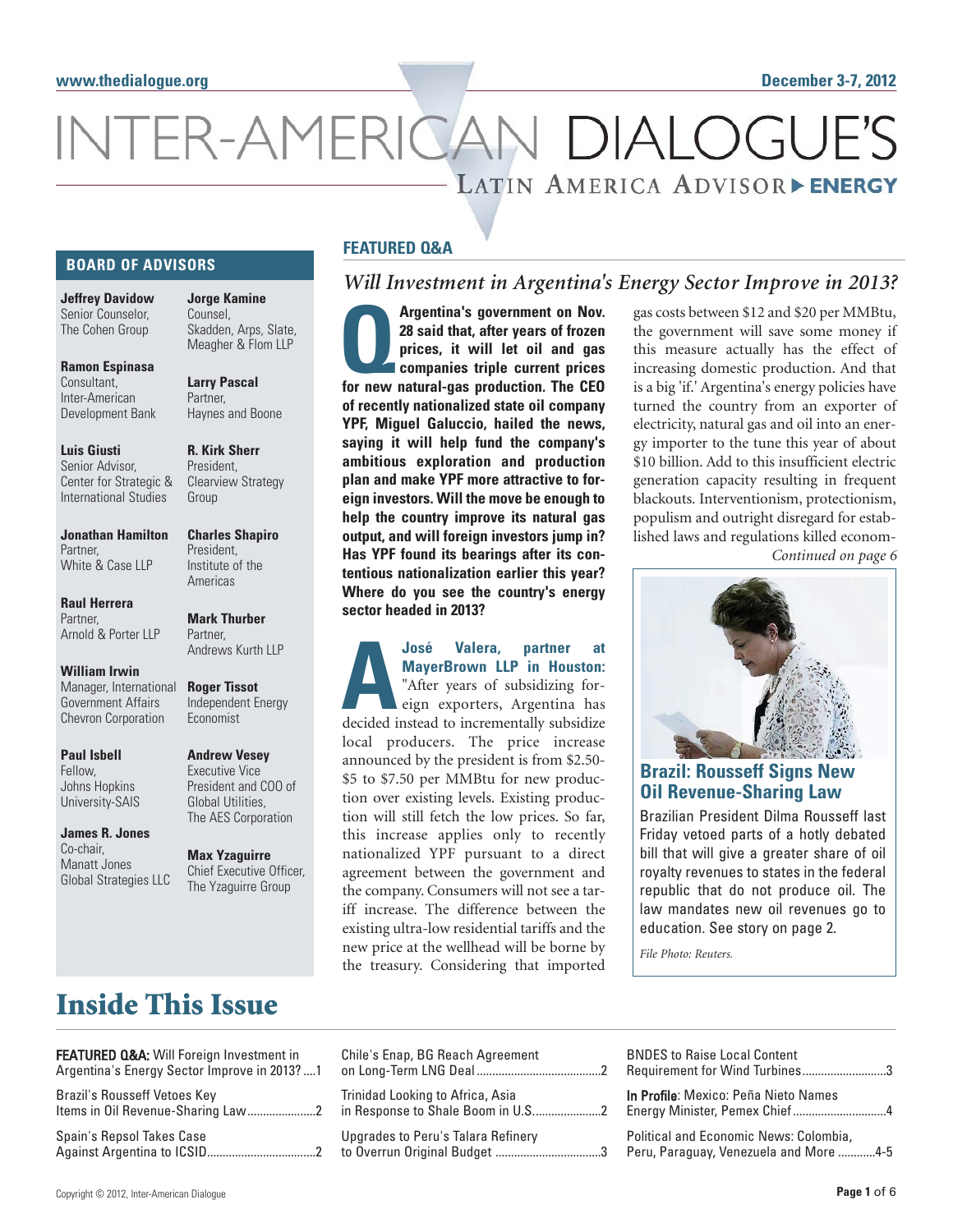#### **ENERGY SECTOR BRIEFS**

#### **Chile's Enap, BG Reach Agreement on LNG Deal**

Chilean state oil and gas company **Enap** and Britain's **BG Group** have reached an agreement over prices and volumes of a liquefied natural gas contract, Dow Jones reported last Friday. BG, which sought to renegotiate the conditions of contracts signed in 2007, is in the process of divesting its Chilean assets.

#### **IDB Loans Uruguay \$108 Million for Wind Farm Construction**

The Washington-based Inter-American Development Bank said Thursday it is lending \$107.7 million to finance construction of two wind farms in Uruguay, El Libertador and Palmatir. The funds will help **UTE**, the state-owned electricity company, get private-sector participation into the renewable energy sector. Brazil's **WPE** (a fullyowned subsidiary of **IMPSA**) will provide 44 turbines for El Libertador. The Palmatir farm will be developed by Spain's **Abengoa**.

#### **Trinidad Looking to Africa, Asia in Response to Shale Boom in U.S.**

Trinidad & Tobago Finance Minister Larry Howai said his country may start investing in Africa in response to the shale gas boom in the United States and its impact on the global liquified natural gas (LNG) market, the local *Daily News* reported Thursday. "We've started to look at the possibility of investing in Africa ... Whether we make the money by oil and gas in Trinidad, or oil and gas somewhere else, the fact is that it will increase our cash flows," Howai told a guests at a conference in Port of Spain. A wider Panama Canal now saves Trinidad some \$1 million per LNG shipment to Asia, he added.

### **Oil & Gas News**

#### **Brazil's Rousseff Vetoes Key Items in Oil Revenue-Sharing Law**

Brazilian President Dilma Rousseff last Friday vetoed parts of a hotly debated bill that will give a greater share of oil royalty revenues to states in the federal republic that do not produce oil, the Associated Press reported. Officials from the state of Rio de Janeiro had warned that without a veto, the measure would deprive Rio of

*Rousseff's changes mandate that all royalties from future production contracts be used to fund educational programs.* 

\$1.7 billion in 2013 alone. State Gov. Sergio Cabral had threatened to appeal to Brazil's Supreme Court if the state's royalties were reduced. But Brazil's lower house of Congress voted in early November to approve legislation for distributing oil royalties more evenly among all of Brazil's 27 states instead. At a news conference Friday, Rousseff's chief of staff, Gleisi Hoffmann, said the legislation's royaltysharing formula will be applied only to future drilling and production concessions. "Rio thanks President Dilma," Rio's governor said in a statement. Rousseff 's changes to the law also mandate that all royalties from future production contracts be used to fund educational programs, Reuters reported. Investors and oil companies have been waiting for years for Brazil's government to decide how it would regulate the industry after the discovery of huge deposits of hydrocarbons in its offshore pre-salt layer, which have yet to produce commercial oil. In related news, Brazil's national oil company, **Petrobras**, said on Wednesday it had discovered a new light-oil find in ultra-deep waters off Brazil's northeastern coast, EFE reported. The find was discovered 53 miles off the coast of the city of Aracaju at a depth of 8,470 feet, more than a mile below the surface of the ocean. The discovery was the fourth the company has announced thus far this year in that region.

#### **Spain's Repsol Takes Case Against Argentina to ICSID**

Spain's **Repsol** has taken its dispute over Argentina's seizure of the company's **YPF** subsidiary to the World Bank's International Center for the Settlement of Investment Disputes, BBC News reported Monday. The government of President Cristina Fernández de Kirchner nationalized YPF earlier this year, claiming the company was investing too little in oil production in the South American country. She blamed Repsol for draining YPF's resources and underinvesting in the unit at the same time that Argentina was experiencing increased internal demand for fuel. Repsol rejected the argument and has been in talks for six months over adequate compensation, estimating that the 57.4 percent stake it had in YPF was worth approximately \$10.5 billion. The lawsuit also alleges that the expropriation violates a bilateral investment protection treaty from 1991. On Tuesday, Repsol also sued **Chevron** in a U.S. court in a bid to prevent the company from partnering with YPF, arguing that it has a "rightful interest" in the assets that the companies could jointly develop, Bloomberg News report-

ed. YPF needs expertise and funding from major oil companies to help it develop major finds of unconventional resources in the southern part of the country. Chevron



has Timerman

signed a prelimi-*File Photo: Government of* nary agreement to *Argentina.* 

develop the Vaca Muerta reserves, which are estimated to hold 23 billion barrels of oil equivalent. In yet another development this week, Argentina's government on Wednesday lodged a complaint with the World Trade Organization over European Union trade barriers related to biofuels, the Associated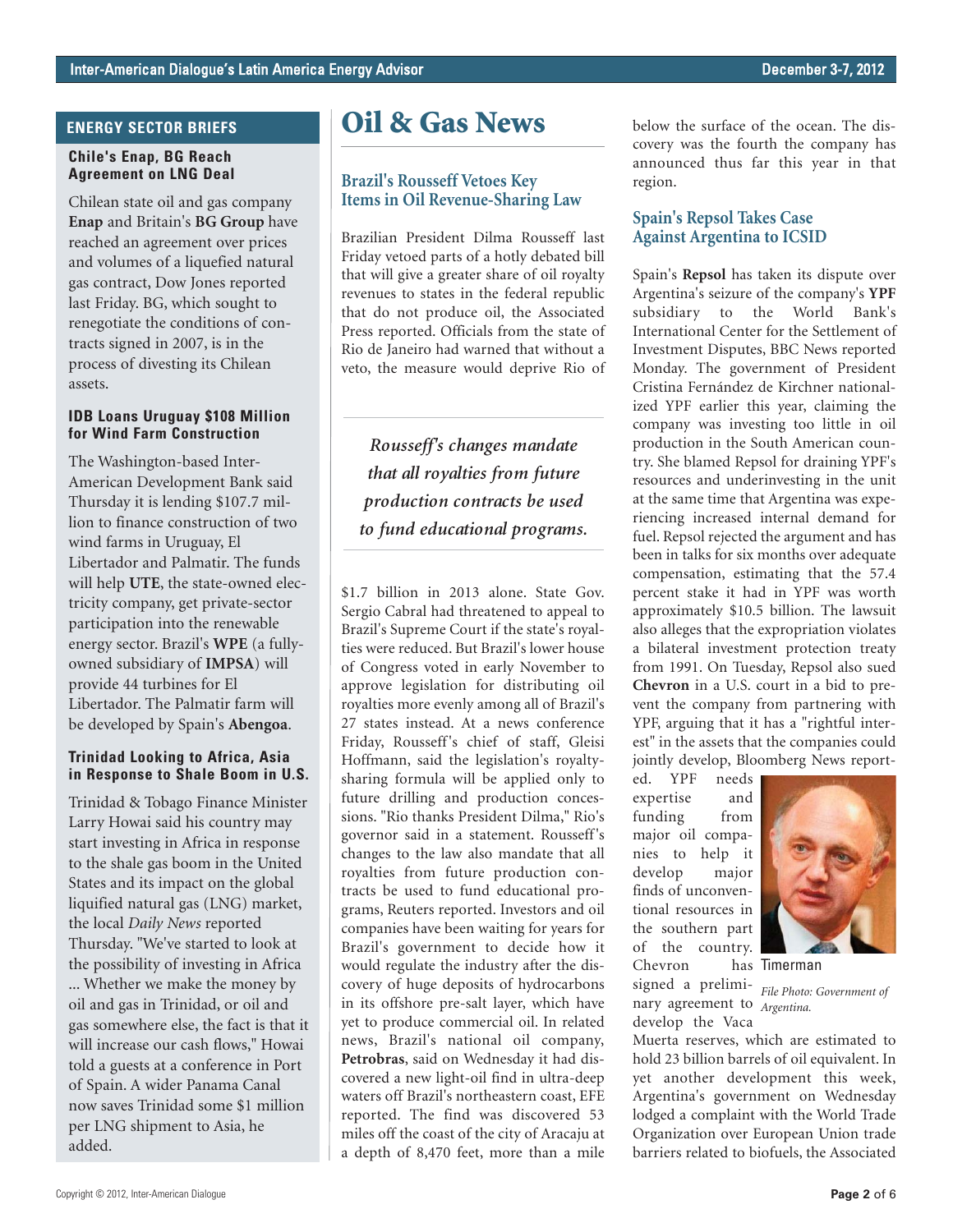Press reported. Foreign Minister Héctor Timerman said Spain's decision to end imports of Argentine biodiesel, made in retaliation for Argentina's decision to seize YPF, runs afoul of WTO rules and is "proof that a double standard exists between developed and developing countries when it comes to trade," said Timerman.

#### **Upgrades to Peru's Talara Refinery to Overrun Original Budget**

The modernization of **Petroperu**'s Talara refinery in northern Peru will cost more than the originally estimated \$1.7 billion, company president Humberto Campodonico said Nov. 30, Dow Jones reported. He also said that the company had not settled on a date for when it would begin selling shares. Peruvian President Ollanta Humala made domestic oil production one of his administration's goals, and Petroperu plans to take stakes in already operating wells to do so. However, it is waiting on the costs of the refinery upgrade and other plans for upstream developments before issuing shares. "Investors want to know what will happen with a company for the next two, three, four or five years," Campodonico said. French bank **Société Générale** is working with the company to determine the financial framework needed to bring Talara from a capacity of 65,000 barrels per day today to its goal of 95,000 barrels per day, according to the report.

## **Power Sector News**

#### **BNDES to Raise Local Content Requirement for Wind Turbines**

Brazilian development bank BNDES is planning on raising the local-content requirements for makers of wind turbines, said Elbia Melo, the head of tradegroup Associação Brasileira de Energia Eólica, or ABEEólica. "The 60 percent requirement wasn't a sufficient incentive mechanism," she said, Bloomberg News reported Wednesday. According to Melo, BNDES will change the current requirement of 60 percent of domestic components to a "qualitative" method of meas-

## **In Profile**

## *Mexico: Peña Nieto Names Energy Minister, Pemex Chief*

### **Name**

Pedro Joaquín Coldwell, Energy Minister

#### **Background**

Born the son of a Cozumel businessman in 1950, Coldwell studied law at the Universidad Iberoamericana and entered politics at age 24 as a state legislator. By 1981 he was governor of the state of Quintana Roo, a post he held for six years. In the 1990s, he was secretary for tourism (1990-93) and Mexico's ambassador to Cuba (1998-2000). He also held posts in the Interior Ministry. Over the last decade, he has been a professor, from 2000 to 2006, at his alma mater, and was active in party organization with the PRI in several key states. For the last year, he has been the chairman of the PRI's national executive committee.



Coldwell

#### **Notes**

Peña Nieto made reform of Mexico's monopoly hydrocarbon laws a hallmark of his campaign, but opposition within his own party has scuttled past efforts at reform. Observers are wondering whether naming a party operative like Coldwell to the energy post implies the president's proposed reforms will get pushed through Congress effectively, or whether, being successful at politics through alliances with entrenched interests, the decision to name Coldwell will prove to be an obstacle to deep reforms.

#### **Name**

Emilio Lozoya Austin, CEO, Pemex

#### **Background**

The son of a former energy minister, Lozoya studied economics at Mexico's Instituto Tecnológico Autónomo de México (ITAM), and law at the Universidad Nacional Autónoma de México (UNAM). He holds a masters in economic development from Harvard University. Over the past two years, he was executive director and co-founder of an investment fund, JFH SA, and before that was head of Latin America at the World Economic Forum. From 2003 to 2006, he was an investment officer at the Inter-American Investment Corporation. Born in 1974, he is the youngest member of Peña Nieto's new cabinet.



Lozoya Austin

#### **Notes**

Lozoya was the coordinator for international relations with Peña Nieto's transition team, and had been mentioned in media reports as a potential candidate to take over the foreign ministry. One of Peña Nieto's 95 "policy commitments" is to give Pemex the "capacity to compete as a world‐class company," but industry observers note that few specifics have been provided by the transition team on how that might happen. The need for public oversight of Pemex's deepwater operations and deciding how shale gas deposits will be developed are two other areas that will need to be defined soon, George Baker, the publisher of *Mexico Energy Intelligence*, wrote this week.

*Sources: Mexican Government,* Mexico Energy Intelligence, El Universal, *CNN*. *Photos: Government of Mexico.*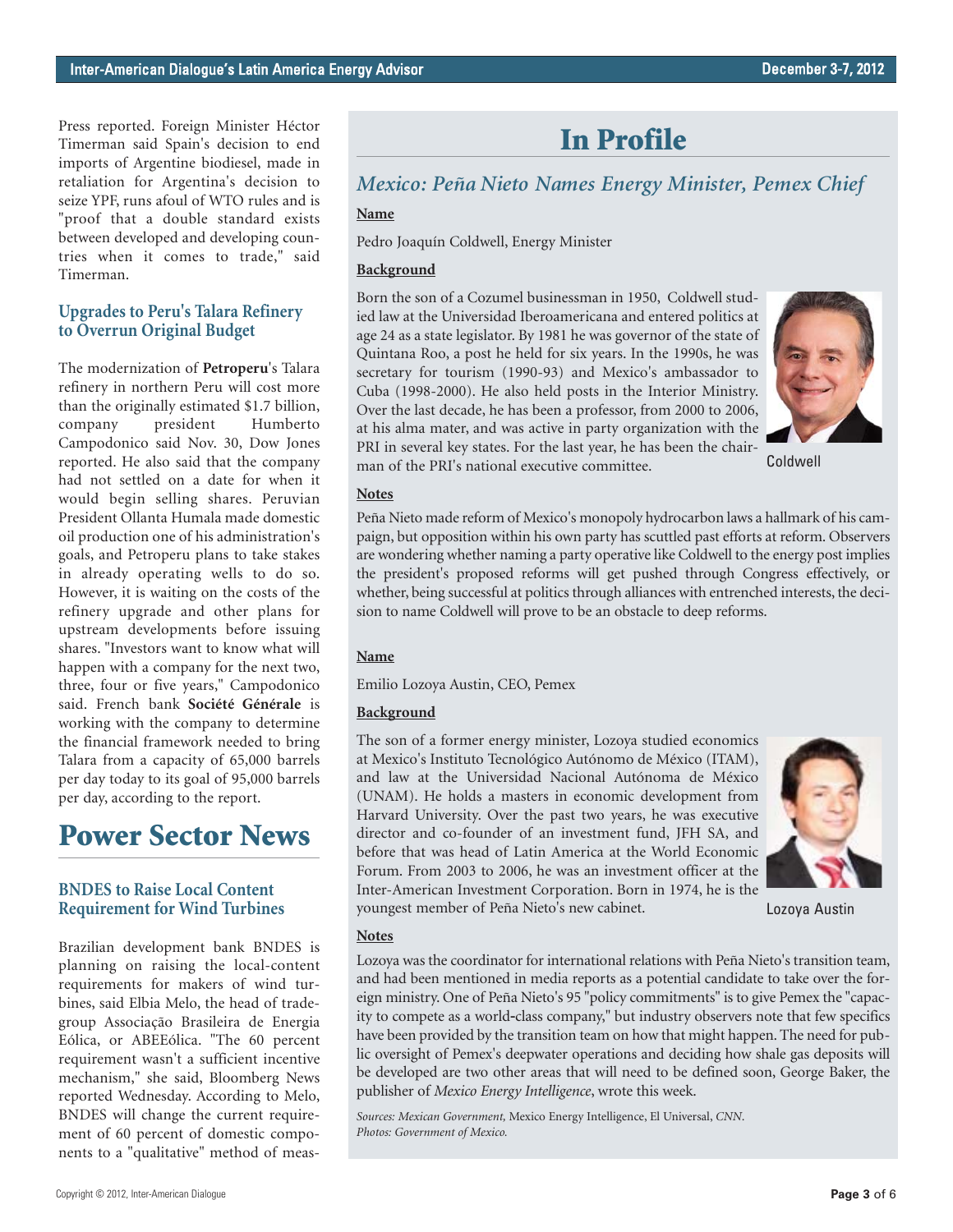uring local usage. She did not say by how much the new local-content requirement would be increased, though the new rules will be issued before a Dec. 14 auction. In related news, **General Electric** estimates that its annual turbine sales to Brazil will reach \$1 billion over the next decade. "What you'll probably see is fewer, but more mainstream, players in Brazil over the next couple of years … Wind is going to be a large chunk of the installs going into that country between now and 2022," said Vic Abate, the vice president of renewables at GE. In its latest deal, the company, which is the biggest U.S. wind manufacturer, signed a \$394 million agreement on Monday to provide 386 megawatts for **Renova Energia**. It will provide 230 turbines for a wind farm in Bahia state.

#### **Chile Approves Plan for Coal-Fired Power Plant in Mining Region**

Chile's government has approved plans by **Endesa** to build a coal-fired thermal power plant in the southern part of the copperrich Atacama Desert, EFE reported Tuesday. Environmentalists have criticized the plant, known as Punta Alcalde. It will require \$1.4 billion in investment and have an installed capacity of 740 MW. Facilities will include a mechanized pier to unload coal and five sewage treatment plants, according to the report. In a statement released Monday, Endesa said it will be the first electrical company in Latin America to use domes to cover the two fields that will be used for the stockpiling of coal. A system of sleeve filters also will be employed to reduce emissions, according to the company. But a group of demonstrators protested against the project outside the Economy Ministry in Santiago Monday, saying they will continue legal efforts to prevent the plant from being built, according to EFE.

### **Political News**

#### **Colombia Peace Talks Resume After Weeklong Break**

Peace talks between Colombia's government and the FARC rebels have resumed in Cuba after a week's break, BBC News

### **Advisor Q&A**

#### *Will Correa Coast to Victory in Ecuador's 2013 Elections?*

**Correa, who formally launched**<br>
his bid for a third term last<br>
month, is polling well ahead of<br>
his opponents in advance of the Feb. 17 **Correa, who formally launched his bid for a third term last month, is polling well ahead of election. Do any of Correa's rivals stand a chance of defeating him? What issues will matter to Ecuadoreans when they go to the polls? What would Correa seek to do in a third term?**

**Andrés Mejía Acosta,**<br> **Andrés Mejía Acosta,**<br> **Sussex:** "President Correa is on a secure<br> **Sussex:** "President Correa is on a secure **research fellow at the Institute of Development Studies at University of** path to consolidate a third electoral victory in the 2013 general election. The electoral and institutional reforms adopted in recent years have ensured that Correa controls the playing field, the referees and the competitors before the presidential race. Not only are the different opposition parties fragmented and have limited access to state resources and media exposure, but the government is free to use state resources for its re-election campaign. The electoral body, which remains loyal to the president, has no ability to oversee or enforce campaign regulations and level the playing field. Even if opposition parties are able to secure smaller wins in the legislative or subnational arenas, they will have a limited scope for influencing the government. The National

reported Wednesday. Rebel negotiator Andrew Paris refused to comment on how last weekend's killing of some 20 rebels by Colombian troops would affect the negotiations, however. The talks, which the government wishes to conclude by next November, are focusing on five issues: land reform, ending armed conflict, guarantees for political opposition and citizen participation, drug trafficking and the rights of victims of the conflict. Investors in the energy sector are hoping peace talks will improve security in the country, where oil pipelines have been regular targets of guerrilla attacks.

Assembly has lost any meaningful policy making or oversight functions vis-àvis the president, and city mayors are increasingly dependent on the president to gain access to important state resources, thus ensuring their compliance with government policies. The imminent exploration and exploitation

*"* The new round of concessions of oil fields will continue to provide the Correa administration with plenty of fiscal revenues during his third term.*"*

*— Andrés Mejía Acosta*

of mineral resources and the new round of concessions of oil fields will continue to provide the Correa administration with plenty of fiscal revenues during his third term in office. Paradoxically, Mr. Correa appears determined to follow the same extractivist model that was so toughly fought against during the early days of the Citizens' Revolution."

*Editor's note: See mor[e Q&A](http://www.thedialogue.org/uploads/LAA/Daily/2012/LAA121203.pdf) on this topic in the Dec. 3 issue of the daily* Advisor*.*

#### **Peru Asks World Court to Set Maritime Border With Chile**

Peru's government on Monday formally asked the United Nations' International Court of Justice to delineate its maritime border with Chile, which Peruvian officials hope will expand the ocean territory under its control, the Associated Press reported. Peru brought the case to the World Court in 2008, claiming that the two countries never established a maritime boundary. They signed treaties in 1952 and 1954 that Chile argues set the maritime border. However, Peru argues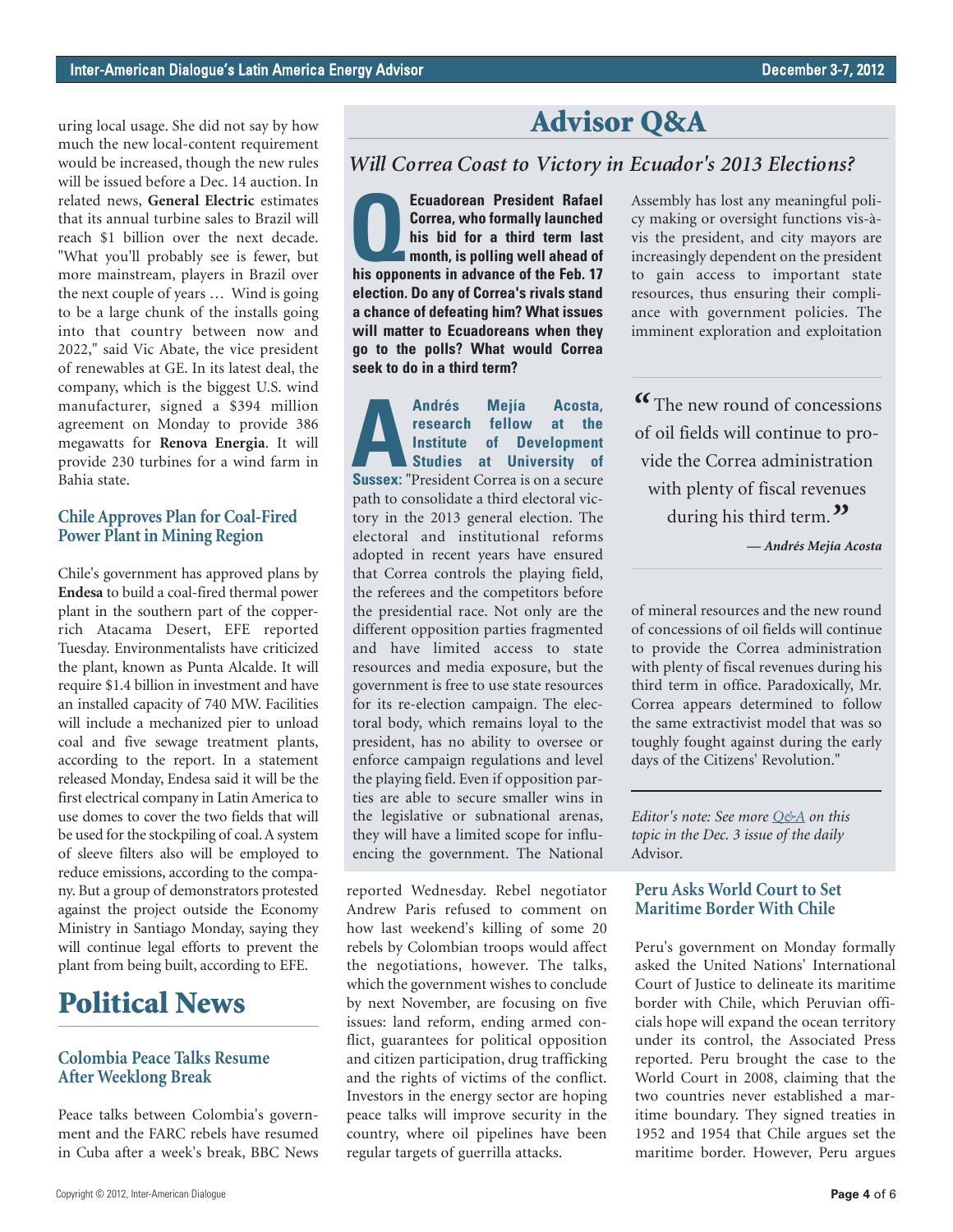the accords only identified fishing zones. Peru and Chile are top producers of fishmeal and their waters produce significant income for the two countries. A ruling in Peru's favor could give it control of more than 60,000 square kilometers of ocean that have been under Chile's control for 60 years. Alain Pellet, the lawyer representing Peru's government, told the court Monday that there is "a flagrant lack of any maritime delimitation" and that the border Chile has proposed "radically cuts off Peru's access to the high seas." Peru



Pellet *File Photo:*  La Tercera*.*

wants the World Court to equally divide the maritime territory in accordance with international law, said Pellet. "Peru asks neither more nor less than the laws of the sea grant to all coastal states," he said. Chile maintains that its 20th century treaties with Peru set the mar-

itime border, said Maria Teresa Infante Caffi, a Chilean government representative who spoke to reporters outside the courtroom. "The central point for Chile is the existence and validity of the limits that were established through bilateral agreements between the two countries," she said. Last week, Chilean President Sebastián Piñera said the case amounts to defending "a cause that belongs to us all, such as defense of our oceans ... and our sovereignty." A ruling by the World Court would be binding.

### **Economic News**

#### **Brazil's Economy Cools More Than Expected in Third Quarter**

Brazil's economy expanded just 0.6 percent in the third quarter compared to the second quarter, state statistics agency IBGE said on Nov. 30. That rate of growth was only half of what most market analysts expected. The third quarter data marked the seventh consecutive quarter of sluggish and "below-trend" real GDP growth, **Goldman Sachs** analyst Alberto Ramos wrote in a research note. The sequential real GDP growth for the first and second quarters this year were revised down, as well. Brazil's once-hot services sector especially disappointed market watchers by posting zero growth. The industrial sector grew 1.1 percent compared to the previous quarter, however, and the agricultural sector grew a high 2.5 percent. Aggregate investment declined to a low 18.7 percent of GDP in the third quarter, down from 20 percent of GDP in the second quarter. The national savings rate remains "very low" at 15.6 percent of GDP during the third quarter, Ramos said. Economists now expect Brazil's real GDP to grow just 1 percent for the full year 2012. Brazil's real currency tumbled after the announcement to a three-year low on speculation that the weaker-than-forecast economic growth may prompt the central bank to allow the currency to weaken further to support exporters, Bloomberg News reported.

#### **Argentina Wins Second Reprieve From U.S. Court on Debt**

Argentina's government on Tuesday won a second reprieve in as many weeks from a U.S. court as it seeks to avoid paying bondholders who refused to accept restructurings after the country's massive default a decade ago, Reuters reported. In the latest development, a U.S. appeals court refused to order the South American country's government to post a security deposit as it fights a ruling to pay \$1.3 billion to socalled holdout investors. The bondholders attempted to force the government to post \$250 million while it appeals an order last month by a U.S. district court judge that it pay the holdouts at the same time it makes a payment to creditors who accepted restructurings. Argentine Economy Minister Hernán Lorenzino welcomed the court's decision. "It's a positive ruling," he told reporters in Buenos Aires. Argentina won another reprieve on Nov. 28 when the U.S. Second Circuit Court of Appeals in New York ruled that the government need not set aside \$1.33 billion in an escrow account by Dec. 15 to satisfy the claims of the holdouts, a move that threatened a default. The holdouts then unsuccessfully sought a court order for the security deposit, arguing the government needed to show it was acting in good faith. The Court has scheduled oral arguments for Feb. 27.

#### **POLITICAL & ECONOMIC BRIEFS**

#### **Gunmen Kill Paraguay Land-Rights Activist Ahead of Testimony**

Gunmen in Paraguay on Saturday assassinated Vidal Vega, one of the leaders of a peasant movement whose land dispute led to the end of Fernando Lugo's presidency last June, the Associated Press reported. Vega, 48, had lobbied the government for years to redistribute some of the land that Colorado Party Sen. Blas Riquelme began ranching in the 1960s. He was expected to be a witness at the criminal trial this month over violence in June that resulted in the deaths of 11 peasants and 5 police officers. He was among the few leaders who weren't killed in the clash.

#### **Authorities Crack Down on Corrupt Police in Rio de Janeiro**

Brazilian authorities arrested 60 policemen, and another 12 are on the run, in a crackdown on corruption in Rio de Janeiro, BBC News reported Tuesday. The officers are accused of taking bribes of between \$700 and \$1,200 a week, selling weapons to gangs and other criminal activities. The city has been cracking down on its favelas ahead of the 2014 World Cup and 2016 Olympics.

#### **Venezuela's Chávez Will Not Travel to Mercosur Summit**

Venezuelan President Hugo Chávez, who arrived in Cuba last week for therapy related to side effects of his cancer treatment, will not attend a summit of the Mercosur trade block this week in Brazil despite earlier reports he would, AFP reported Thursday. "President Chávez will not come to the summit. Venezuela will be represented by [Foreign Minister and Vice President] Nicolás Maduro," a spokesman for the Brazilian foreign ministry told AFP.